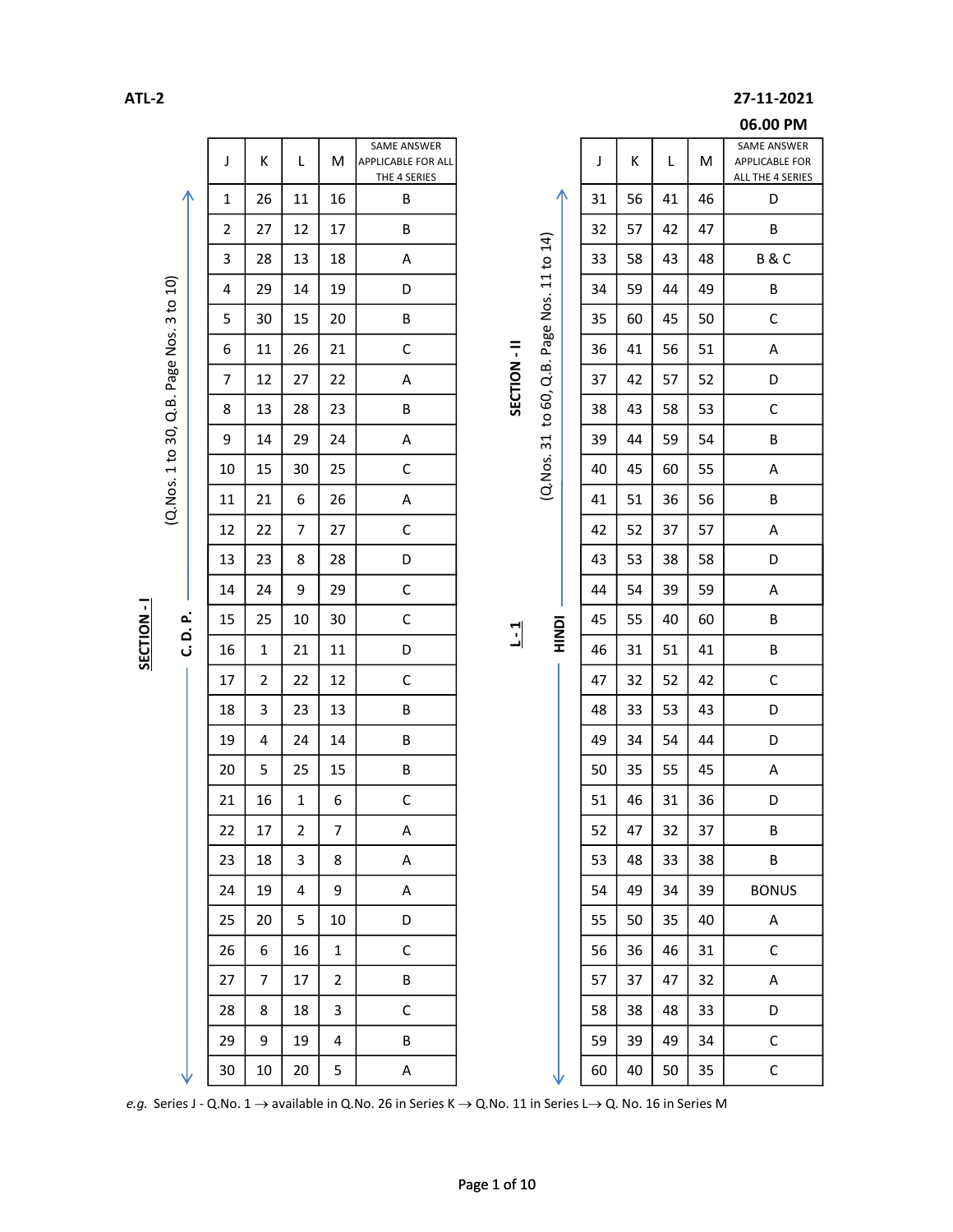|             |         | J  | К  | L  | м  | SAME ANSWER<br>APPLICABLE FOR ALL<br>THE 4 SERIES |               |                  | J  | К  | L  | M  | SAME ANSWER<br>APPLICABLE FOR<br>ALL THE 4 SERIES |
|-------------|---------|----|----|----|----|---------------------------------------------------|---------------|------------------|----|----|----|----|---------------------------------------------------|
|             | ∧       | 31 | 56 | 41 | 51 | <b>BONUS</b>                                      |               | ∧                | 31 | 49 | 37 | 55 | C                                                 |
|             |         | 32 | 57 | 42 | 52 | Α                                                 |               |                  | 32 | 50 | 38 | 56 | A                                                 |
|             |         | 33 | 58 | 43 | 53 | Α                                                 |               |                  | 33 | 51 | 39 | 57 | D                                                 |
|             |         | 34 | 59 | 44 | 54 | С                                                 |               | 22)              | 34 | 52 | 40 | 58 | В                                                 |
| 15 to 18)   |         | 35 | 60 | 45 | 55 | <b>BONUS</b>                                      |               | 19 <sub>to</sub> | 35 | 53 | 41 | 59 | Α                                                 |
|             |         | 36 | 41 | 56 | 46 | Α                                                 |               |                  | 36 | 54 | 42 | 60 | $\mathsf C$                                       |
| Page Nos.   |         | 37 | 42 | 57 | 47 | D                                                 |               | Page Nos.        | 37 | 43 | 55 | 49 | A                                                 |
|             |         | 38 | 43 | 58 | 48 | В                                                 |               |                  | 38 | 44 | 56 | 50 | D                                                 |
|             |         | 39 | 44 | 59 | 49 | $\mathsf C$                                       |               | Q.B.<br>60,      | 39 | 45 | 57 | 51 | $\mathsf C$                                       |
| to 60, Q.B. |         | 40 | 45 | 60 | 50 | C                                                 |               | $\overline{c}$   | 40 | 46 | 58 | 52 | Α                                                 |
|             |         | 41 | 51 | 36 | 56 | D                                                 |               | 31               | 41 | 47 | 59 | 53 | В                                                 |
| (Q.Nos. 31  |         | 42 | 52 | 37 | 57 | B                                                 |               | (Q.Nos.          | 42 | 48 | 60 | 54 | D                                                 |
|             |         | 43 | 53 | 38 | 58 | В                                                 |               |                  | 43 | 31 | 49 | 37 | В                                                 |
|             |         | 44 | 54 | 39 | 59 | D                                                 |               |                  | 44 | 32 | 50 | 38 | A                                                 |
| 괴           | ENGLISH | 45 | 55 | 40 | 60 | $\mathsf C$                                       | $\frac{1}{2}$ | SANSKRIT         | 45 | 33 | 51 | 39 | $\mathsf C$                                       |
|             |         | 46 | 31 | 51 | 36 | Α                                                 |               |                  | 46 | 34 | 52 | 40 | Α                                                 |
|             |         | 47 | 32 | 52 | 37 | A & D                                             |               |                  | 47 | 35 | 53 | 41 | D                                                 |
|             |         | 48 | 33 | 53 | 38 | Α                                                 |               |                  | 48 | 36 | 54 | 42 | $\mathsf C$                                       |
|             |         | 49 | 34 | 54 | 39 | C                                                 |               |                  | 49 | 55 | 31 | 43 | В                                                 |
|             |         | 50 | 35 | 55 | 40 | Α                                                 |               |                  | 50 | 56 | 32 | 44 | Α                                                 |
|             |         | 51 | 46 | 31 | 41 | $\mathsf C$                                       |               |                  | 51 | 57 | 33 | 45 | D                                                 |
|             |         | 52 | 47 | 32 | 42 | A                                                 |               |                  | 52 | 58 | 34 | 46 | B                                                 |
|             |         | 53 | 48 | 33 | 43 | A                                                 |               |                  | 53 | 59 | 35 | 47 | $\mathsf{C}$                                      |
|             |         | 54 | 49 | 34 | 44 | D                                                 |               |                  | 54 | 60 | 36 | 48 | A                                                 |
|             |         | 55 | 50 | 35 | 45 | $\mathsf{C}$                                      |               |                  | 55 | 37 | 43 | 31 | $\mathsf{C}$                                      |
|             |         | 56 | 36 | 46 | 31 | В                                                 |               |                  | 56 | 38 | 44 | 32 | D                                                 |
|             |         | 57 | 37 | 47 | 32 | $\mathsf C$                                       |               |                  | 57 | 39 | 45 | 33 | <b>BONUS</b>                                      |
|             |         | 58 | 38 | 48 | 33 | D                                                 |               |                  | 58 | 40 | 46 | 34 | A                                                 |
|             |         | 59 | 39 | 49 | 34 | $\mathsf{C}$                                      |               |                  | 59 | 41 | 47 | 35 | D                                                 |
|             |         | 60 | 40 | 50 | 35 | D                                                 |               |                  | 60 | 42 | 48 | 36 | $\sf B$                                           |

| J  | Κ  | L  | M  | SAME ANSWER<br><b>APPLICABLE FOR ALL</b><br>THE 4 SERIES |              |                                 |          | J  | К  | L  | M  | SAME ANSWER<br>APPLICABLE FOR<br>ALL THE 4 SERIES |
|----|----|----|----|----------------------------------------------------------|--------------|---------------------------------|----------|----|----|----|----|---------------------------------------------------|
| 31 | 56 | 41 | 51 | <b>BONUS</b>                                             |              |                                 |          | 31 | 49 | 37 | 55 | $\mathsf C$                                       |
| 32 | 57 | 42 | 52 | Α                                                        |              |                                 |          | 32 | 50 | 38 | 56 | Α                                                 |
| 33 | 58 | 43 | 53 | Α                                                        |              |                                 |          | 33 | 51 | 39 | 57 | D                                                 |
| 34 | 59 | 44 | 54 | $\mathsf C$                                              |              |                                 |          | 34 | 52 | 40 | 58 | B                                                 |
| 35 | 60 | 45 | 55 | <b>BONUS</b>                                             |              | to 60, Q.B. Page Nos. 19 to 22) |          | 35 | 53 | 41 | 59 | Α                                                 |
| 36 | 41 | 56 | 46 | A                                                        |              |                                 |          | 36 | 54 | 42 | 60 | С                                                 |
| 37 | 42 | 57 | 47 | D                                                        |              |                                 |          | 37 | 43 | 55 | 49 | Α                                                 |
| 38 | 43 | 58 | 48 | B                                                        |              |                                 |          | 38 | 44 | 56 | 50 | D                                                 |
| 39 | 44 | 59 | 49 | C                                                        |              |                                 |          | 39 | 45 | 57 | 51 | С                                                 |
| 40 | 45 | 60 | 50 | C                                                        |              |                                 |          | 40 | 46 | 58 | 52 | Α                                                 |
| 41 | 51 | 36 | 56 | D                                                        |              | (Q.Nos. 31                      |          | 41 | 47 | 59 | 53 | В                                                 |
| 42 | 52 | 37 | 57 | B                                                        |              |                                 |          | 42 | 48 | 60 | 54 | D                                                 |
| 43 | 53 | 38 | 58 | B                                                        |              |                                 |          | 43 | 31 | 49 | 37 | В                                                 |
| 44 | 54 | 39 | 59 | D                                                        |              |                                 |          | 44 | 32 | 50 | 38 | Α                                                 |
| 45 | 55 | 40 | 60 | C                                                        | $\mathbb{I}$ |                                 | SANSKRIT | 45 | 33 | 51 | 39 | C                                                 |
| 46 | 31 | 51 | 36 | A                                                        |              |                                 |          | 46 | 34 | 52 | 40 | Α                                                 |
| 47 | 32 | 52 | 37 | A&D                                                      |              |                                 |          | 47 | 35 | 53 | 41 | D                                                 |
| 48 | 33 | 53 | 38 | A                                                        |              |                                 |          | 48 | 36 | 54 | 42 | С                                                 |
| 49 | 34 | 54 | 39 | $\mathsf C$                                              |              |                                 |          | 49 | 55 | 31 | 43 | В                                                 |
| 50 | 35 | 55 | 40 | Α                                                        |              |                                 |          | 50 | 56 | 32 | 44 | Α                                                 |
| 51 | 46 | 31 | 41 | $\mathsf C$                                              |              |                                 |          | 51 | 57 | 33 | 45 | D                                                 |
| 52 | 47 | 32 | 42 | Α                                                        |              |                                 |          | 52 | 58 | 34 | 46 | В                                                 |
| 53 | 48 | 33 | 43 | A                                                        |              |                                 |          | 53 | 59 | 35 | 47 | С                                                 |
| 54 | 49 | 34 | 44 | D                                                        |              |                                 |          | 54 | 60 | 36 | 48 | Α                                                 |
| 55 | 50 | 35 | 45 | C                                                        |              |                                 |          | 55 | 37 | 43 | 31 | C                                                 |
| 56 | 36 | 46 | 31 | B                                                        |              |                                 |          | 56 | 38 | 44 | 32 | D                                                 |
| 57 | 37 | 47 | 32 | C                                                        |              |                                 |          | 57 | 39 | 45 | 33 | <b>BONUS</b>                                      |
| 58 | 38 | 48 | 33 | D                                                        |              |                                 |          | 58 | 40 | 46 | 34 | A                                                 |
| 59 | 39 | 49 | 34 | C                                                        |              |                                 |          | 59 | 41 | 47 | 35 | D                                                 |
| 60 | 40 | 50 | 35 | D                                                        |              |                                 |          | 60 | 42 | 48 | 36 | B                                                 |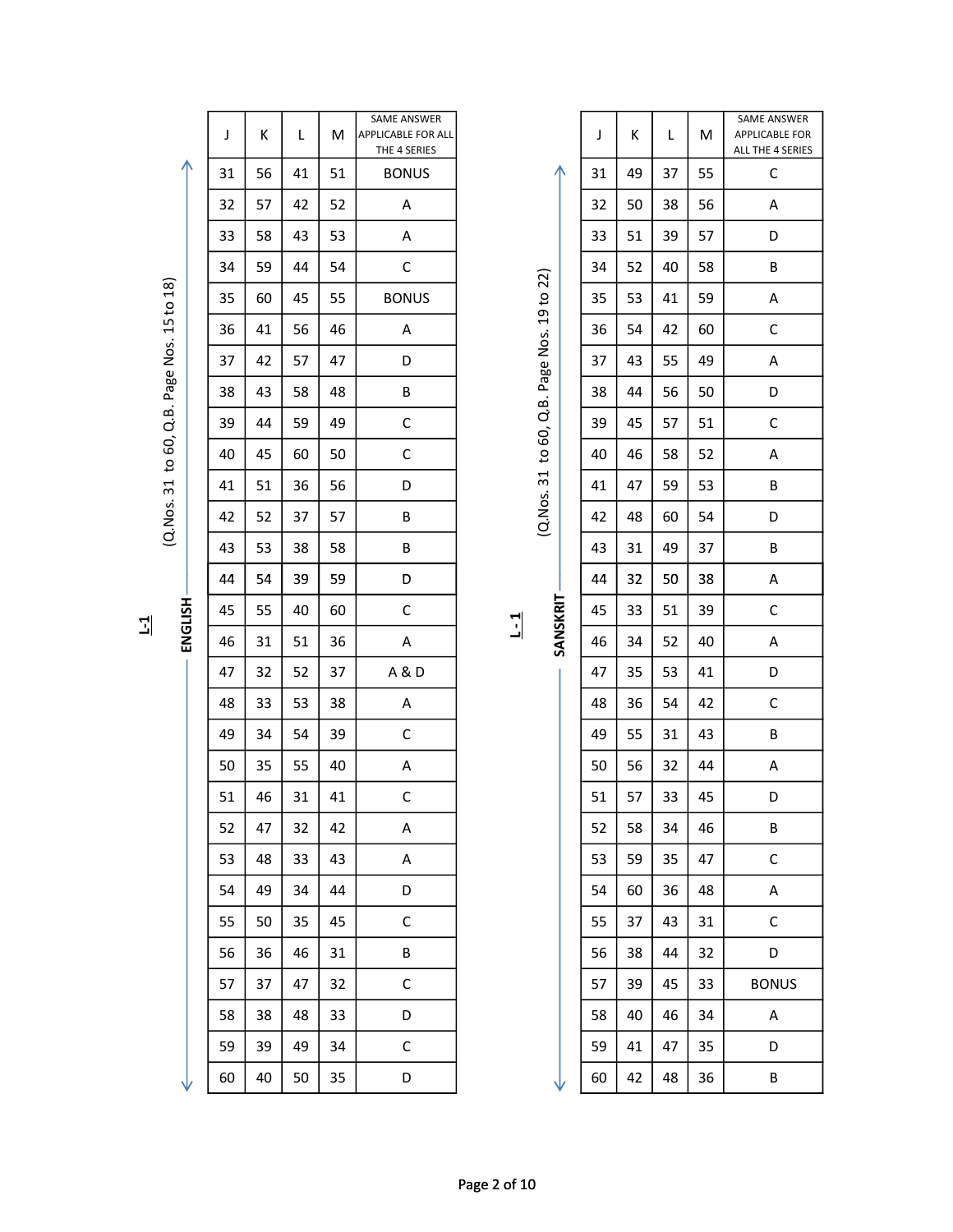|                     | J  | К  | L  | M  | SAME ANSWER<br><b>APPLICABLE FOR ALL</b><br>THE 4 SERIES |                       |               | J  | Κ  | L  | M  | <b>SAME ANSWER</b><br>APPLICABLE FOR<br>ALL THE 4 SERIES |  |
|---------------------|----|----|----|----|----------------------------------------------------------|-----------------------|---------------|----|----|----|----|----------------------------------------------------------|--|
| ∧                   | 31 | 56 | 41 | 51 | Α                                                        |                       | ∧             | 31 | 56 | 41 | 46 | В                                                        |  |
|                     | 32 | 57 | 42 | 52 | $\mathsf C$                                              |                       |               | 32 | 57 | 42 | 47 | $\mathsf{C}$                                             |  |
|                     | 33 | 58 | 43 | 53 | D                                                        |                       |               | 33 | 58 | 43 | 48 | D                                                        |  |
|                     | 34 | 59 | 44 | 54 | B                                                        |                       |               | 34 | 59 | 44 | 49 | A                                                        |  |
|                     | 35 | 60 | 45 | 55 | C                                                        | 27 to 30)             |               | 35 | 60 | 45 | 50 | D                                                        |  |
|                     | 36 | 41 | 56 | 46 | Α                                                        |                       |               | 36 | 41 | 56 | 51 | B                                                        |  |
| Page Nos. 23 to 26) | 37 | 42 | 57 | 47 | C                                                        | Page Nos.             |               | 37 | 42 | 57 | 52 | Α                                                        |  |
| Q.B.                | 38 | 43 | 58 | 48 | Α                                                        |                       |               | 38 | 43 | 58 | 53 | В                                                        |  |
| to 60,              | 39 | 44 | 59 | 49 | B                                                        | d.<br>B.              |               | 39 | 44 | 59 | 54 | $\mathsf C$                                              |  |
| $\overline{31}$     | 40 | 45 | 60 | 50 | C                                                        | 60,<br>$\overline{c}$ |               | 40 | 45 | 60 | 55 | Α                                                        |  |
| (Q.Nos.             | 41 | 51 | 36 | 56 | C                                                        | $\overline{31}$       |               | 41 | 51 | 36 | 56 | D                                                        |  |
|                     | 42 | 52 | 37 | 57 | D                                                        | (Q.Nos.               |               | 42 | 52 | 37 | 57 | $\mathsf C$                                              |  |
|                     | 43 | 53 | 38 | 58 | D                                                        |                       |               | 43 | 53 | 38 | 58 | B                                                        |  |
|                     | 44 | 54 | 39 | 59 | В                                                        |                       |               | 44 | 54 | 39 | 59 | В                                                        |  |
| <b>URDU</b>         | 45 | 55 | 40 | 60 | A                                                        | $\overline{1}$        | <b>HIQNIS</b> | 45 | 55 | 40 | 60 | Α                                                        |  |
|                     | 46 | 31 | 51 | 36 | $\mathsf C$                                              |                       |               | 46 | 31 | 51 | 41 | $\mathsf C$                                              |  |
|                     | 47 | 32 | 52 | 37 | Α                                                        |                       |               | 47 | 32 | 52 | 42 | D                                                        |  |
|                     | 48 | 33 | 53 | 38 | D                                                        |                       |               | 48 | 33 | 53 | 43 | Α                                                        |  |
|                     | 49 | 34 | 54 | 39 | В                                                        |                       |               | 49 | 34 | 54 | 44 | $\mathsf C$                                              |  |
|                     | 50 | 35 | 55 | 40 | D                                                        |                       |               | 50 | 35 | 55 | 45 | B                                                        |  |
|                     | 51 | 46 | 31 | 41 | B                                                        |                       |               | 51 | 46 | 31 | 36 | D                                                        |  |
|                     | 52 | 47 | 32 | 42 | B                                                        |                       |               | 52 | 47 | 32 | 37 | B                                                        |  |
|                     | 53 | 48 | 33 | 43 | $\mathsf C$                                              |                       |               | 53 | 48 | 33 | 38 | A                                                        |  |
|                     | 54 | 49 | 34 | 44 | $\mathsf{A}$                                             |                       |               | 54 | 49 | 34 | 39 | $\mathsf C$                                              |  |
|                     | 55 | 50 | 35 | 45 | D                                                        |                       |               | 55 | 50 | 35 | 40 | A                                                        |  |
|                     | 56 | 36 | 46 | 31 | $\mathsf C$                                              |                       |               | 56 | 36 | 46 | 31 | B                                                        |  |
|                     | 57 | 37 | 47 | 32 | B                                                        |                       |               | 57 | 37 | 47 | 32 | $\mathsf{A}$                                             |  |
|                     | 58 | 38 | 48 | 33 | $\mathsf{A}$                                             |                       |               | 58 | 38 | 48 | 33 | $\mathsf{A}$                                             |  |
|                     | 59 | 39 | 49 | 34 | D                                                        |                       |               | 59 | 39 | 49 | 34 | D                                                        |  |
|                     | 60 | 40 | 50 | 35 | $\mathsf C$                                              |                       |               | 60 | 40 | 50 | 35 | $\mathsf C$                                              |  |

| ( T J   |
|---------|
| 5       |
| 77<br>J |
| Nos.    |
| Page    |
| ക്<br>ď |
| ටි      |
| S+      |
| 31      |
| Nos.    |
| C       |

|  |  | ì |
|--|--|---|
|  |  |   |
|  |  |   |
|  |  | ī |
|  |  |   |
|  |  | ۱ |
|  |  |   |
|  |  |   |

| 31 | 56 | 41 | 46 | В |
|----|----|----|----|---|
| 32 | 57 | 42 | 47 | C |
| 33 | 58 | 43 | 48 | D |
| 34 | 59 | 44 | 49 | Α |
| 35 | 60 | 45 | 50 | D |
| 36 | 41 | 56 | 51 | B |
| 37 | 42 | 57 | 52 | Α |
| 38 | 43 | 58 | 53 | B |
| 39 | 44 | 59 | 54 | C |
| 40 | 45 | 60 | 55 | Α |
| 41 | 51 | 36 | 56 | D |
| 42 | 52 | 37 | 57 | C |
| 43 | 53 | 38 | 58 | В |
| 44 | 54 | 39 | 59 | B |
| 45 | 55 | 40 | 60 | Α |
| 46 | 31 | 51 | 41 | C |
| 47 | 32 | 52 | 42 | D |
| 48 | 33 | 53 | 43 | Α |
| 49 | 34 | 54 | 44 | С |
| 50 | 35 | 55 | 45 | B |
| 51 | 46 | 31 | 36 | D |
| 52 | 47 | 32 | 37 | В |
| 53 | 48 | 33 | 38 | А |
| 54 | 49 | 34 | 39 | С |
| 55 | 50 | 35 | 40 | А |
| 56 | 36 | 46 | 31 | B |
| 57 | 37 | 47 | 32 | Α |
| 58 | 38 | 48 | 33 | А |
| 59 | 39 | 49 | 34 | D |
| 60 | 40 | 50 | 35 | C |
|    |    |    |    |   |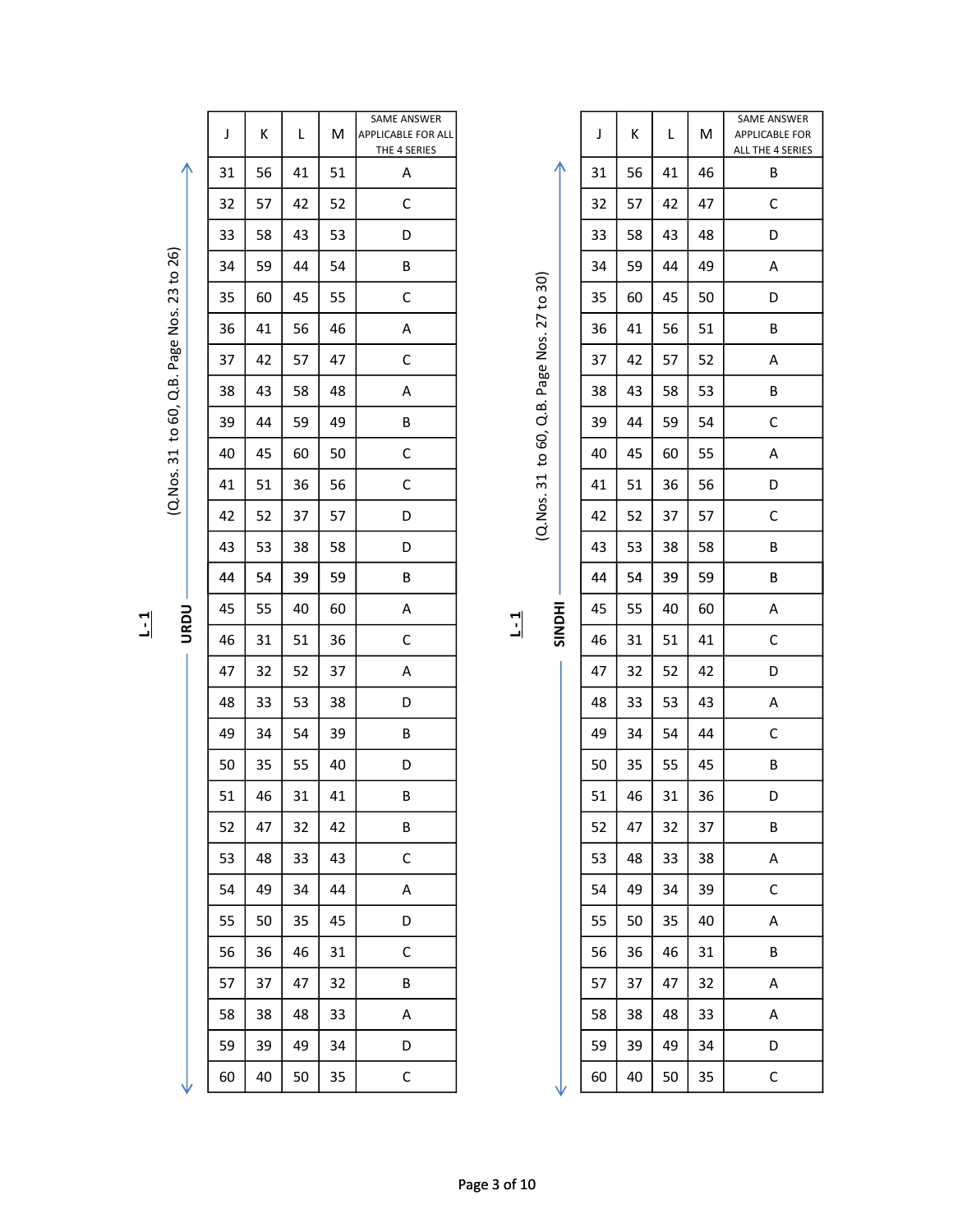|              |                     | J  | К  | L  | M  | SAME ANSWER<br>APPLICABLE FOR ALL<br>THE 4 SERIES |         |                                             |   | J  | К  | Г  | M  | <b>SAME ANSV</b><br>APPLICABLE<br>ALL THE 4 SE |
|--------------|---------------------|----|----|----|----|---------------------------------------------------|---------|---------------------------------------------|---|----|----|----|----|------------------------------------------------|
|              | ∧                   | 31 | 46 | 36 | 56 | A                                                 |         |                                             | ∧ | 31 | 49 | 40 | 58 | A                                              |
|              |                     | 32 | 47 | 37 | 57 | D                                                 |         |                                             |   | 32 | 50 | 41 | 59 | A                                              |
|              |                     | 33 | 48 | 38 | 58 | $\mathsf C$                                       |         |                                             |   | 33 | 51 | 42 | 60 | $\mathsf C$                                    |
|              |                     | 34 | 49 | 39 | 59 | B                                                 |         |                                             |   | 34 | 55 | 37 | 55 | D                                              |
|              | Page Nos. 31 to 34) | 35 | 50 | 40 | 60 | D                                                 |         | (Q. Nos. 31 to 60, Q.B. Page Nos. 35 to 38) |   | 35 | 56 | 38 | 56 | $\sf B$                                        |
|              |                     | 36 | 56 | 46 | 41 | A                                                 |         |                                             |   | 36 | 57 | 39 | 57 | B                                              |
|              |                     | 37 | 57 | 47 | 42 | C                                                 |         |                                             |   | 37 | 31 | 58 | 52 | B                                              |
|              |                     | 38 | 58 | 48 | 43 | D                                                 |         |                                             |   | 38 | 32 | 59 | 53 | Α                                              |
|              | to 60, Q.B.         | 39 | 59 | 49 | 44 | <b>BONUS</b>                                      |         |                                             |   | 39 | 33 | 60 | 54 | A                                              |
|              |                     | 40 | 60 | 50 | 45 | B                                                 |         |                                             |   | 40 | 46 | 43 | 49 | Α                                              |
|              | (Q.Nos. 31          | 41 | 31 | 56 | 51 | D                                                 |         |                                             |   | 41 | 47 | 44 | 50 | $\mathsf C$                                    |
|              |                     | 42 | 32 | 57 | 52 | B                                                 |         |                                             |   | 42 | 48 | 45 | 51 | D                                              |
|              |                     | 43 | 33 | 58 | 53 | Α                                                 |         |                                             |   | 43 | 52 | 34 | 46 | $\mathsf C$                                    |
|              |                     | 44 | 34 | 59 | 54 | $\mathsf C$                                       |         |                                             |   | 44 | 53 | 35 | 47 | $\mathsf C$                                    |
| $\mathbf{L}$ | PUNJABI             | 45 | 35 | 60 | 55 | B                                                 | $1 - 1$ | GUJARATI                                    |   | 45 | 54 | 36 | 48 | A                                              |
|              |                     | 46 | 51 | 41 | 36 | D                                                 |         |                                             |   | 46 | 34 | 55 | 43 | Α                                              |
|              |                     | 47 | 52 | 42 | 37 | $\sf B$                                           |         |                                             |   | 47 | 35 | 56 | 44 | D                                              |
|              |                     | 48 | 53 | 43 | 38 | A                                                 |         |                                             |   | 48 | 36 | 57 | 45 | Α                                              |
|              |                     | 49 | 54 | 44 | 39 | $\mathsf C$                                       |         |                                             |   | 49 | 43 | 46 | 40 | B                                              |
|              |                     | 50 | 55 | 45 | 40 | D                                                 |         |                                             |   | 50 | 44 | 47 | 41 | $\mathsf C$                                    |
|              |                     | 51 | 41 | 31 | 46 | B                                                 |         |                                             |   | 51 | 45 | 48 | 42 | B                                              |
|              |                     | 52 | 42 | 32 | 47 | Α                                                 |         |                                             |   | 52 | 58 | 31 | 37 | Α                                              |
|              |                     | 53 | 43 | 33 | 48 | D                                                 |         |                                             |   | 53 | 59 | 32 | 38 | D                                              |
|              |                     | 54 | 44 | 34 | 49 | $\mathsf C$                                       |         |                                             |   | 54 | 60 | 33 | 39 | A                                              |
|              |                     | 55 | 45 | 35 | 50 | B                                                 |         |                                             |   | 55 | 40 | 52 | 34 | Α                                              |
|              |                     | 56 | 36 | 51 | 31 | A                                                 |         |                                             |   | 56 | 41 | 53 | 35 | B                                              |
|              |                     | 57 | 37 | 52 | 32 | A                                                 |         |                                             |   | 57 | 42 | 54 | 36 | D                                              |
|              |                     | 58 | 38 | 53 | 33 | D                                                 |         |                                             |   | 58 | 37 | 49 | 31 | D                                              |
|              |                     | 59 | 39 | 54 | 34 | $\mathsf C$                                       |         |                                             |   | 59 | 38 | 50 | 32 | $\mathsf C$                                    |
|              |                     | 60 | 40 | 55 | 35 | $\mathsf C$                                       |         |                                             |   | 60 | 39 | 51 | 33 | $\mathsf{C}$                                   |
|              |                     |    |    |    |    |                                                   |         |                                             |   |    |    |    |    |                                                |

|         | J  | К  | L  | M  | SAME ANSWER<br><b>APPLICABLE FOR ALL</b><br>THE 4 SERIES |                |                | J  | К  | L  | M  | SAME ANSWER<br><b>APPLICABLE FOR</b><br>ALL THE 4 SERIES |
|---------|----|----|----|----|----------------------------------------------------------|----------------|----------------|----|----|----|----|----------------------------------------------------------|
| ∧       | 31 | 46 | 36 | 56 | A                                                        |                | ∧              | 31 | 49 | 40 | 58 | A                                                        |
|         | 32 | 47 | 37 | 57 | D                                                        |                |                | 32 | 50 | 41 | 59 | A                                                        |
|         | 33 | 48 | 38 | 58 | C                                                        |                |                | 33 | 51 | 42 | 60 | $\mathsf C$                                              |
|         | 34 | 49 | 39 | 59 | В                                                        |                | 35 to 38)      | 34 | 55 | 37 | 55 | D                                                        |
|         | 35 | 50 | 40 | 60 | D                                                        |                |                | 35 | 56 | 38 | 56 | В                                                        |
|         | 36 | 56 | 46 | 41 | A                                                        |                | Q.B. Page Nos. | 36 | 57 | 39 | 57 | В                                                        |
|         | 37 | 57 | 47 | 42 | C                                                        |                |                | 37 | 31 | 58 | 52 | В                                                        |
|         | 38 | 58 | 48 | 43 | D                                                        |                |                | 38 | 32 | 59 | 53 | A                                                        |
|         | 39 | 59 | 49 | 44 | <b>BONUS</b>                                             |                | to $60$ ,      | 39 | 33 | 60 | 54 | A                                                        |
|         | 40 | 60 | 50 | 45 | В                                                        |                |                | 40 | 46 | 43 | 49 | A                                                        |
|         | 41 | 31 | 56 | 51 | D                                                        |                | (Q.Nos. 31     | 41 | 47 | 44 | 50 | С                                                        |
|         | 42 | 32 | 57 | 52 | В                                                        |                |                | 42 | 48 | 45 | 51 | D                                                        |
|         | 43 | 33 | 58 | 53 | A                                                        |                |                | 43 | 52 | 34 | 46 | $\mathsf C$                                              |
|         | 44 | 34 | 59 | 54 | C                                                        |                |                | 44 | 53 | 35 | 47 | C                                                        |
| PUNJABI | 45 | 35 | 60 | 55 | В                                                        |                | GUJARATI       | 45 | 54 | 36 | 48 | A                                                        |
|         | 46 | 51 | 41 | 36 | D                                                        | $\overline{1}$ |                | 46 | 34 | 55 | 43 | A                                                        |
|         | 47 | 52 | 42 | 37 | В                                                        |                |                | 47 | 35 | 56 | 44 | D                                                        |
|         | 48 | 53 | 43 | 38 | A                                                        |                |                | 48 | 36 | 57 | 45 | A                                                        |
|         | 49 | 54 | 44 | 39 | С                                                        |                |                | 49 | 43 | 46 | 40 | В                                                        |
|         | 50 | 55 | 45 | 40 | D                                                        |                |                | 50 | 44 | 47 | 41 | С                                                        |
|         | 51 | 41 | 31 | 46 | В                                                        |                |                | 51 | 45 | 48 | 42 | B                                                        |
|         | 52 | 42 | 32 | 47 | A                                                        |                |                | 52 | 58 | 31 | 37 | A                                                        |
|         | 53 | 43 | 33 | 48 | D                                                        |                |                | 53 | 59 | 32 | 38 | D                                                        |
|         | 54 | 44 | 34 | 49 | $\mathsf{C}$                                             |                |                | 54 | 60 | 33 | 39 | A                                                        |
|         | 55 | 45 | 35 | 50 | B                                                        |                |                | 55 | 40 | 52 | 34 | A                                                        |
|         | 56 | 36 | 51 | 31 | A                                                        |                |                | 56 | 41 | 53 | 35 | B                                                        |
|         | 57 | 37 | 52 | 32 | A                                                        |                |                | 57 | 42 | 54 | 36 | D                                                        |
|         | 58 | 38 | 53 | 33 | D                                                        |                |                | 58 | 37 | 49 | 31 | D                                                        |
|         | 59 | 39 | 54 | 34 | $\mathsf{C}$                                             |                |                | 59 | 38 | 50 | 32 | $\mathsf C$                                              |
|         | 60 | 40 | 55 | 35 | $\mathsf C$                                              |                |                | 60 | 39 | 51 | 33 | $\mathsf C$                                              |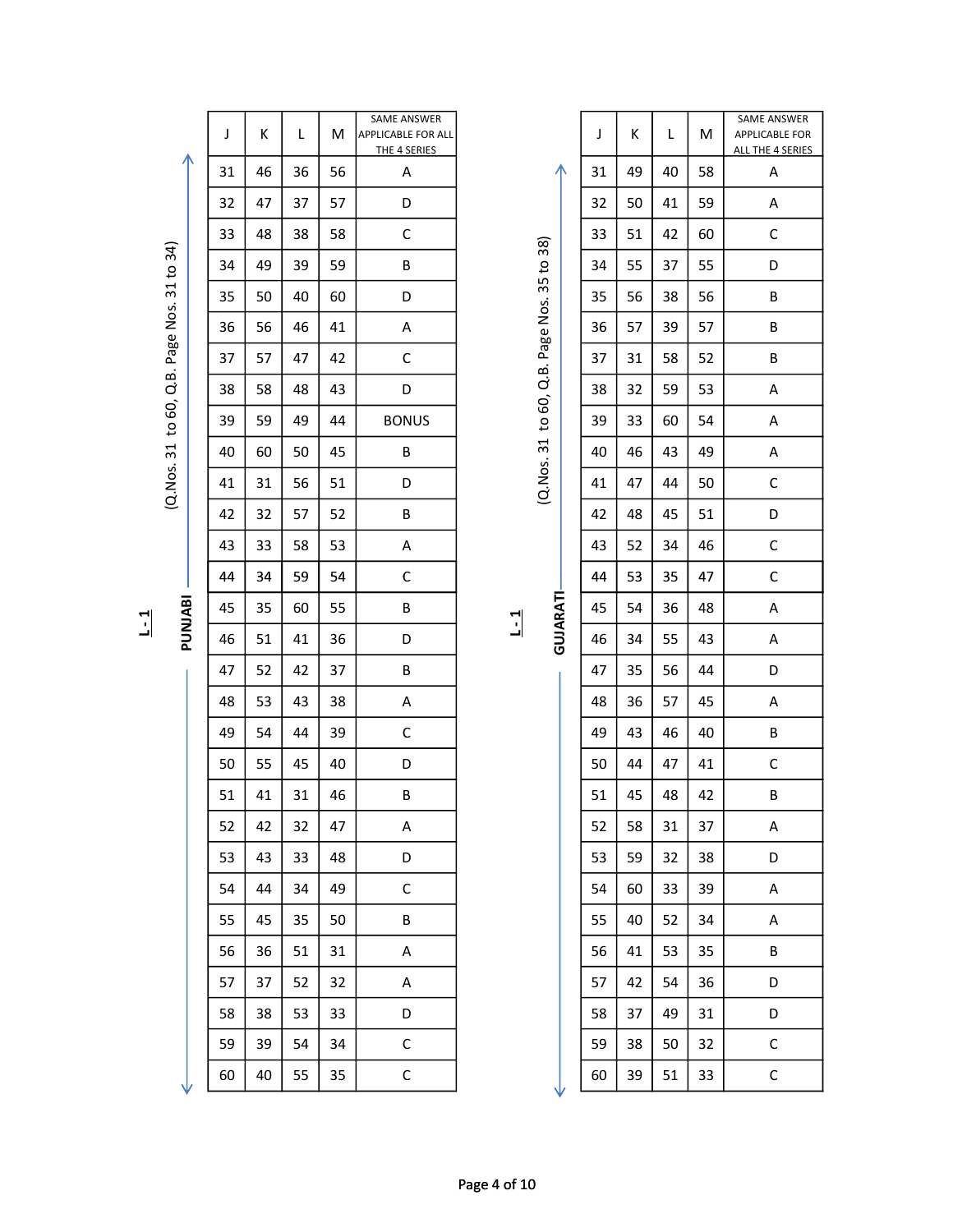J K L M SAME ANSWER APPLICABLE FOR ALL THE 4 SERIES <sup>74</sup> <sup>84</sup> <sup>70</sup> <sup>89</sup> <sup>D</sup> <sup>74</sup> <sup>81</sup> <sup>72</sup> <sup>65</sup> B & C SECTION - III (Q.Nos. 61 to 90, Q.B. Page Nos. 39 to 42) (Q.Nos. 61 to 90, Q.B. Page Nos. 43 to 46)

|                      |                     | J  | К  | L  | M  | SAME ANSWER<br><b>APPLICABLE FOR ALL</b> |         |                     |         | J  | К  | L  | M  | SAME ANSWER<br>APPLICABLE FOR |  |
|----------------------|---------------------|----|----|----|----|------------------------------------------|---------|---------------------|---------|----|----|----|----|-------------------------------|--|
|                      |                     |    |    |    |    | THE 4 SERIES                             |         |                     |         |    |    |    |    | ALL THE 4 SERIES              |  |
|                      |                     | 61 | 86 | 72 | 80 | B                                        |         |                     | л       | 61 | 68 | 89 | 82 | $\mathsf C$                   |  |
|                      |                     | 62 | 87 | 73 | 81 | Α                                        |         |                     |         | 62 | 69 | 90 | 83 | D                             |  |
|                      |                     | 63 | 88 | 74 | 82 | D                                        |         |                     |         | 63 | 84 | 82 | 75 | A                             |  |
|                      |                     | 64 | 89 | 75 | 83 | A                                        |         |                     |         | 64 | 85 | 83 | 76 | $\sf B$                       |  |
|                      |                     | 65 | 90 | 76 | 84 | B                                        |         |                     |         | 65 | 86 | 84 | 77 | A                             |  |
| <b>SECTION - III</b> |                     | 66 | 71 | 87 | 76 | Α                                        |         |                     |         | 66 | 87 | 85 | 78 | $\mathsf C$                   |  |
|                      | Page Nos. 39 to 42) | 67 | 72 | 88 | 77 | B                                        |         | Page Nos. 43 to 46) |         | 67 | 88 | 86 | 79 | $\sf B$                       |  |
|                      |                     | 68 | 73 | 89 | 78 | Α                                        |         |                     |         | 68 | 89 | 87 | 80 | <b>BONUS</b>                  |  |
|                      | Q.B.                | 69 | 74 | 90 | 79 | B                                        |         | to 90, Q.B.         |         | 69 | 90 | 88 | 81 | $\mathsf C$                   |  |
|                      | to 90,              | 70 | 80 | 66 | 85 | B                                        |         |                     |         | 70 | 77 | 68 | 61 | B                             |  |
|                      | 61                  | 71 | 81 | 67 | 86 | $\mathsf C$                              |         | (Q.Nos. 61          |         | 71 | 78 | 69 | 62 | B                             |  |
|                      | (Q.Nos.             | 72 | 82 | 68 | 87 | Α                                        |         |                     |         | 72 | 79 | 70 | 63 | Α                             |  |
|                      |                     | 73 | 83 | 69 | 88 | $\mathsf C$                              |         |                     |         | 73 | 80 | 71 | 64 | $\mathsf C$                   |  |
|                      |                     | 74 | 84 | 70 | 89 | D                                        |         |                     |         | 74 | 81 | 72 | 65 | B&C                           |  |
|                      |                     | 75 | 85 | 71 | 90 | B                                        |         |                     |         | 75 | 82 | 73 | 66 | C & D                         |  |
| $-2$                 | <b>NONIH</b>        | 76 | 61 | 82 | 66 | A                                        | $L - 2$ |                     | ENGLISH | 76 | 83 | 74 | 67 | $\sf B$                       |  |
|                      |                     | 77 | 62 | 83 | 67 | Α                                        |         |                     |         | 77 | 61 | 75 | 84 | A                             |  |
|                      |                     | 78 | 63 | 84 | 68 | B                                        |         |                     |         | 78 | 62 | 76 | 85 | D                             |  |
|                      |                     | 79 | 64 | 85 | 69 | $\mathsf C$                              |         |                     |         | 79 | 63 | 77 | 86 | <b>BONUS</b>                  |  |
|                      |                     | 80 | 65 | 86 | 70 | $\mathsf C$                              |         |                     |         | 80 | 64 | 78 | 87 | B                             |  |
|                      |                     | 81 | 75 | 61 | 71 | $\mathsf C$                              |         |                     |         | 81 | 65 | 79 | 88 | $\mathsf C$                   |  |
|                      |                     | 82 | 76 | 62 | 72 | D                                        |         |                     |         | 82 | 66 | 80 | 89 | $\mathsf C$                   |  |
|                      |                     | 83 | 77 | 63 | 73 | $\mathsf C$                              |         |                     |         | 83 | 67 | 81 | 90 | $\mathsf C$                   |  |
|                      |                     | 84 | 78 | 64 | 74 | B                                        |         |                     |         | 84 | 70 | 61 | 68 | $\mathsf{C}$                  |  |
|                      |                     | 85 | 79 | 65 | 75 | A                                        |         |                     |         | 85 | 71 | 62 | 69 | B&C                           |  |
|                      |                     | 86 | 66 | 77 | 61 | A                                        |         |                     |         | 86 | 72 | 63 | 70 | A                             |  |
|                      |                     | 87 | 67 | 78 | 62 | A                                        |         |                     |         | 87 | 73 | 64 | 71 | B                             |  |
|                      |                     | 88 | 68 | 79 | 63 | D                                        |         |                     |         | 88 | 74 | 65 | 72 | A                             |  |
|                      |                     | 89 | 69 | 80 | 64 | $\mathsf C$                              |         |                     |         | 89 | 75 | 66 | 73 | A                             |  |
|                      |                     | 90 | 70 | 81 | 65 | $\mathsf C$                              |         |                     |         | 90 | 76 | 67 | 74 | A                             |  |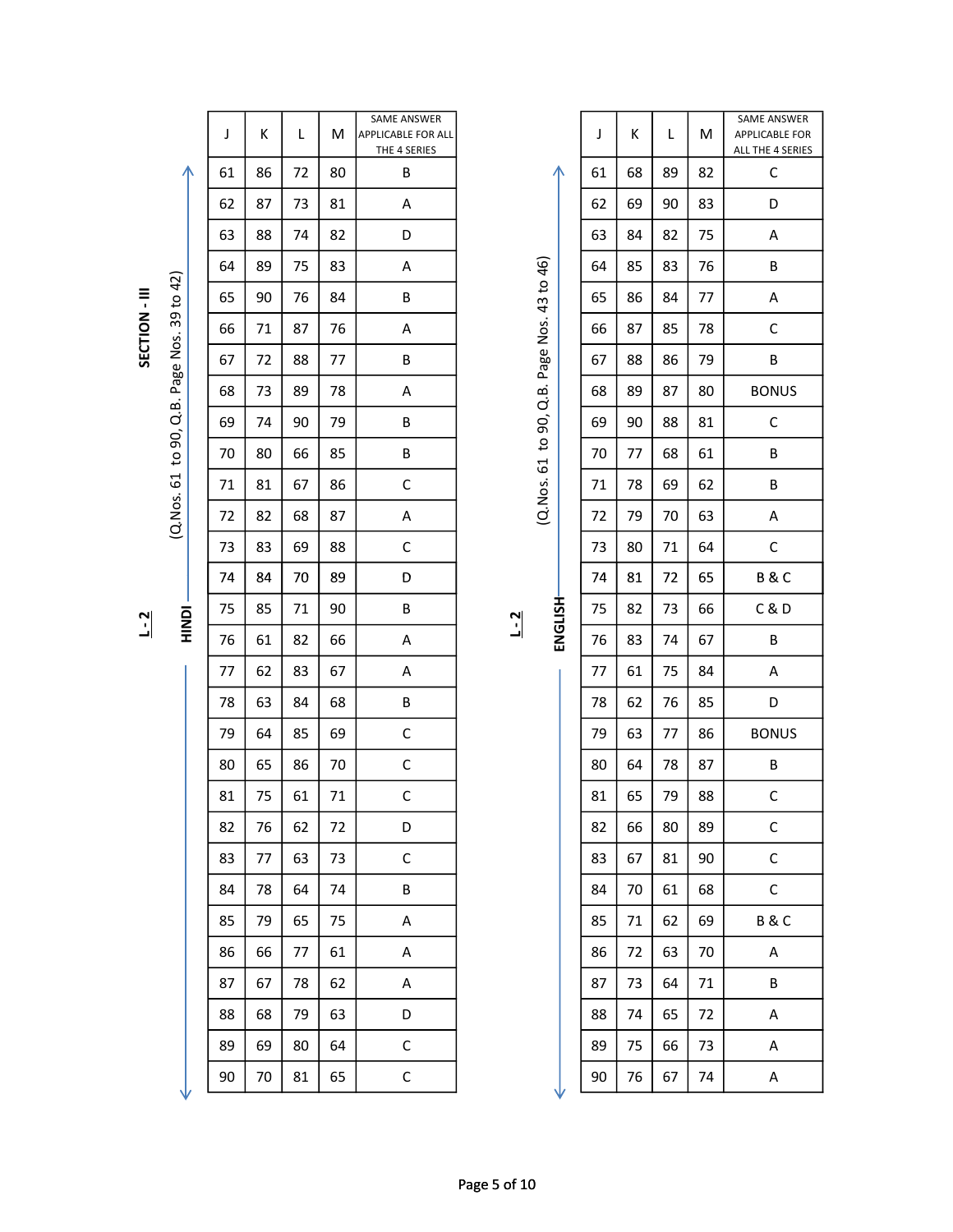| J  | К  | L  | M  | SAME ANSWER<br><b>APPLICABLE FOR ALL</b><br>THE 4 SERIES |         |                     | J  | К  | L  | M  | SAME ANSWER<br>APPLICABLE FOR<br>ALL THE 4 SERIES |
|----|----|----|----|----------------------------------------------------------|---------|---------------------|----|----|----|----|---------------------------------------------------|
| 61 | 85 | 79 | 67 | B                                                        |         | ∧                   | 61 | 86 | 66 | 76 | В                                                 |
| 62 | 86 | 80 | 68 | A                                                        |         |                     | 62 | 87 | 67 | 77 | Α                                                 |
| 63 | 87 | 81 | 69 | $\mathsf C$                                              |         |                     | 63 | 88 | 68 | 78 | D                                                 |
| 64 | 88 | 82 | 70 | D                                                        |         |                     | 64 | 89 | 69 | 79 | Α                                                 |
| 65 | 89 | 83 | 71 | $\mathsf C$                                              |         |                     | 65 | 90 | 70 | 80 | D                                                 |
| 66 | 90 | 84 | 72 | A                                                        |         | Page Nos. 51 to 54) | 66 | 71 | 76 | 86 | C                                                 |
| 67 | 79 | 73 | 85 | B                                                        |         |                     | 67 | 72 | 77 | 87 | D                                                 |
| 68 | 80 | 74 | 86 | D                                                        |         | Q.B.                | 68 | 73 | 78 | 88 | В                                                 |
| 69 | 81 | 75 | 87 | C                                                        |         | to 90,              | 69 | 74 | 79 | 89 | A                                                 |
| 70 | 82 | 76 | 88 | A                                                        |         |                     | 70 | 75 | 80 | 90 | C                                                 |
| 71 | 83 | 77 | 89 | В                                                        |         | (Q.Nos. 61          | 71 | 81 | 86 | 61 | В                                                 |
| 72 | 84 | 78 | 90 | D                                                        |         |                     | 72 | 82 | 87 | 62 | $\mathsf C$                                       |
| 73 | 67 | 61 | 79 | C                                                        |         |                     | 73 | 83 | 88 | 63 | C                                                 |
| 74 | 68 | 62 | 80 | $\mathsf C$                                              |         |                     | 74 | 84 | 89 | 64 | D                                                 |
| 75 | 69 | 63 | 81 | A                                                        |         |                     | 75 | 85 | 90 | 65 | A                                                 |
| 76 | 70 | 64 | 82 | В                                                        | $L - 2$ | <b>URDU-</b>        | 76 | 66 | 71 | 81 | В                                                 |
| 77 | 71 | 65 | 83 | D                                                        |         |                     | 77 | 67 | 72 | 82 | C                                                 |
| 78 | 72 | 66 | 84 | $\mathsf C$                                              |         |                     | 78 | 68 | 73 | 83 | D                                                 |
| 79 | 73 | 85 | 61 | В                                                        |         |                     | 79 | 69 | 74 | 84 | C                                                 |
| 80 | 74 | 86 | 62 | A                                                        |         |                     | 80 | 70 | 75 | 85 | A                                                 |
| 81 | 75 | 87 | 63 | $\mathsf C$                                              |         |                     | 81 | 76 | 61 | 71 | B                                                 |
| 82 | 76 | 88 | 64 | D                                                        |         |                     | 82 | 77 | 62 | 72 | D                                                 |
| 83 | 77 | 89 | 65 | B                                                        |         |                     | 83 | 78 | 63 | 73 | $\mathsf C$                                       |
| 84 | 78 | 90 | 66 | A                                                        |         |                     | 84 | 79 | 64 | 74 | B                                                 |
| 85 | 61 | 67 | 73 | $\mathsf C$                                              |         |                     | 85 | 80 | 65 | 75 | A                                                 |
| 86 | 62 | 68 | 74 | B                                                        |         |                     | 86 | 61 | 81 | 66 | $\mathsf{A}$                                      |
| 87 | 63 | 69 | 75 | D                                                        |         |                     | 87 | 62 | 82 | 67 | $\mathsf C$                                       |
| 88 | 64 | 70 | 76 | $\mathsf C$                                              |         |                     | 88 | 63 | 83 | 68 | D                                                 |
| 89 | 65 | 71 | 77 | A                                                        |         |                     | 89 | 64 | 84 | 69 | B                                                 |
| 90 | 66 | 72 | 78 | B                                                        |         | ν                   | 90 | 65 | 85 | 70 | $\mathsf{C}$                                      |

| ٦<br>Ċ |
|--------|
|        |
|        |
|        |
|        |
|        |

| о |  |
|---|--|
| ≊ |  |
|   |  |

|         |                     | J  | К  | L  | M  | SAME ANSWER<br>APPLICABLE FOR ALL<br>THE 4 SERIES |                   |                                 | J  | К  | L  | М  | SAME ANSWER<br>APPLICABLE FOR<br>ALL THE 4 SERIES |
|---------|---------------------|----|----|----|----|---------------------------------------------------|-------------------|---------------------------------|----|----|----|----|---------------------------------------------------|
|         | ∧                   | 61 | 85 | 79 | 67 | B                                                 |                   | ∧                               | 61 | 86 | 66 | 76 | B                                                 |
|         |                     | 62 | 86 | 80 | 68 | A                                                 |                   |                                 | 62 | 87 | 67 | 77 | Α                                                 |
|         |                     | 63 | 87 | 81 | 69 | $\mathsf C$                                       |                   |                                 | 63 | 88 | 68 | 78 | D                                                 |
|         |                     | 64 | 88 | 82 | 70 | D                                                 |                   |                                 | 64 | 89 | 69 | 79 | Α                                                 |
|         |                     | 65 | 89 | 83 | 71 | $\mathsf C$                                       |                   |                                 | 65 | 90 | 70 | 80 | D                                                 |
|         | Page Nos. 47 to 50) | 66 | 90 | 84 | 72 | А                                                 |                   |                                 | 66 | 71 | 76 | 86 | $\mathsf C$                                       |
|         |                     | 67 | 79 | 73 | 85 | B                                                 |                   |                                 | 67 | 72 | 77 | 87 | D                                                 |
|         | Q.B.                | 68 | 80 | 74 | 86 | D                                                 |                   | to 90, Q.B. Page Nos. 51 to 54) | 68 | 73 | 78 | 88 | B                                                 |
|         | to 90,              | 69 | 81 | 75 | 87 | $\mathsf C$                                       |                   |                                 | 69 | 74 | 79 | 89 | Α                                                 |
|         | (Q.Nos. 61          | 70 | 82 | 76 | 88 | A                                                 |                   |                                 | 70 | 75 | 80 | 90 | $\mathsf C$                                       |
|         |                     | 71 | 83 | 77 | 89 | B                                                 |                   | (Q.Nos. 61                      | 71 | 81 | 86 | 61 | B                                                 |
|         |                     | 72 | 84 | 78 | 90 | D                                                 |                   |                                 | 72 | 82 | 87 | 62 | $\mathsf C$                                       |
|         |                     | 73 | 67 | 61 | 79 | $\mathsf C$                                       |                   |                                 | 73 | 83 | 88 | 63 | $\mathsf C$                                       |
|         |                     | 74 | 68 | 62 | 80 | $\mathsf C$                                       |                   |                                 | 74 | 84 | 89 | 64 | D                                                 |
| $L - 2$ | SANSKRIT            | 75 | 69 | 63 | 81 | А                                                 | $\overline{1}$ -2 | <b>URDU</b>                     | 75 | 85 | 90 | 65 | Α                                                 |
|         |                     | 76 | 70 | 64 | 82 | B                                                 |                   |                                 | 76 | 66 | 71 | 81 | $\sf B$                                           |
|         |                     | 77 | 71 | 65 | 83 | D                                                 |                   |                                 | 77 | 67 | 72 | 82 | $\mathsf C$                                       |
|         |                     | 78 | 72 | 66 | 84 | $\mathsf C$                                       |                   |                                 | 78 | 68 | 73 | 83 | D                                                 |
|         |                     | 79 | 73 | 85 | 61 | B                                                 |                   |                                 | 79 | 69 | 74 | 84 | $\mathsf C$                                       |
|         |                     | 80 | 74 | 86 | 62 | Α                                                 |                   |                                 | 80 | 70 | 75 | 85 | Α                                                 |
|         |                     | 81 | 75 | 87 | 63 | $\mathsf C$                                       |                   |                                 | 81 | 76 | 61 | 71 | $\sf B$                                           |
|         |                     | 82 | 76 | 88 | 64 | D                                                 |                   |                                 | 82 | 77 | 62 | 72 | D                                                 |
|         |                     | 83 | 77 | 89 | 65 | B                                                 |                   |                                 | 83 | 78 | 63 | 73 | $\mathsf{C}$                                      |
|         |                     | 84 | 78 | 90 | 66 | A                                                 |                   |                                 | 84 | 79 | 64 | 74 | $\, {\sf B}$                                      |
|         |                     | 85 | 61 | 67 | 73 | $\mathsf C$                                       |                   |                                 | 85 | 80 | 65 | 75 | A                                                 |
|         |                     | 86 | 62 | 68 | 74 | B                                                 |                   |                                 | 86 | 61 | 81 | 66 | A                                                 |
|         |                     | 87 | 63 | 69 | 75 | D                                                 |                   |                                 | 87 | 62 | 82 | 67 | $\mathsf{C}$                                      |
|         |                     | 88 | 64 | 70 | 76 | $\mathsf C$                                       |                   |                                 | 88 | 63 | 83 | 68 | D                                                 |
|         |                     | 89 | 65 | 71 | 77 | A                                                 |                   |                                 | 89 | 64 | 84 | 69 | B                                                 |
|         |                     | 90 | 66 | 72 | 78 | B                                                 |                   |                                 | 90 | 65 | 85 | 70 | $\mathsf C$                                       |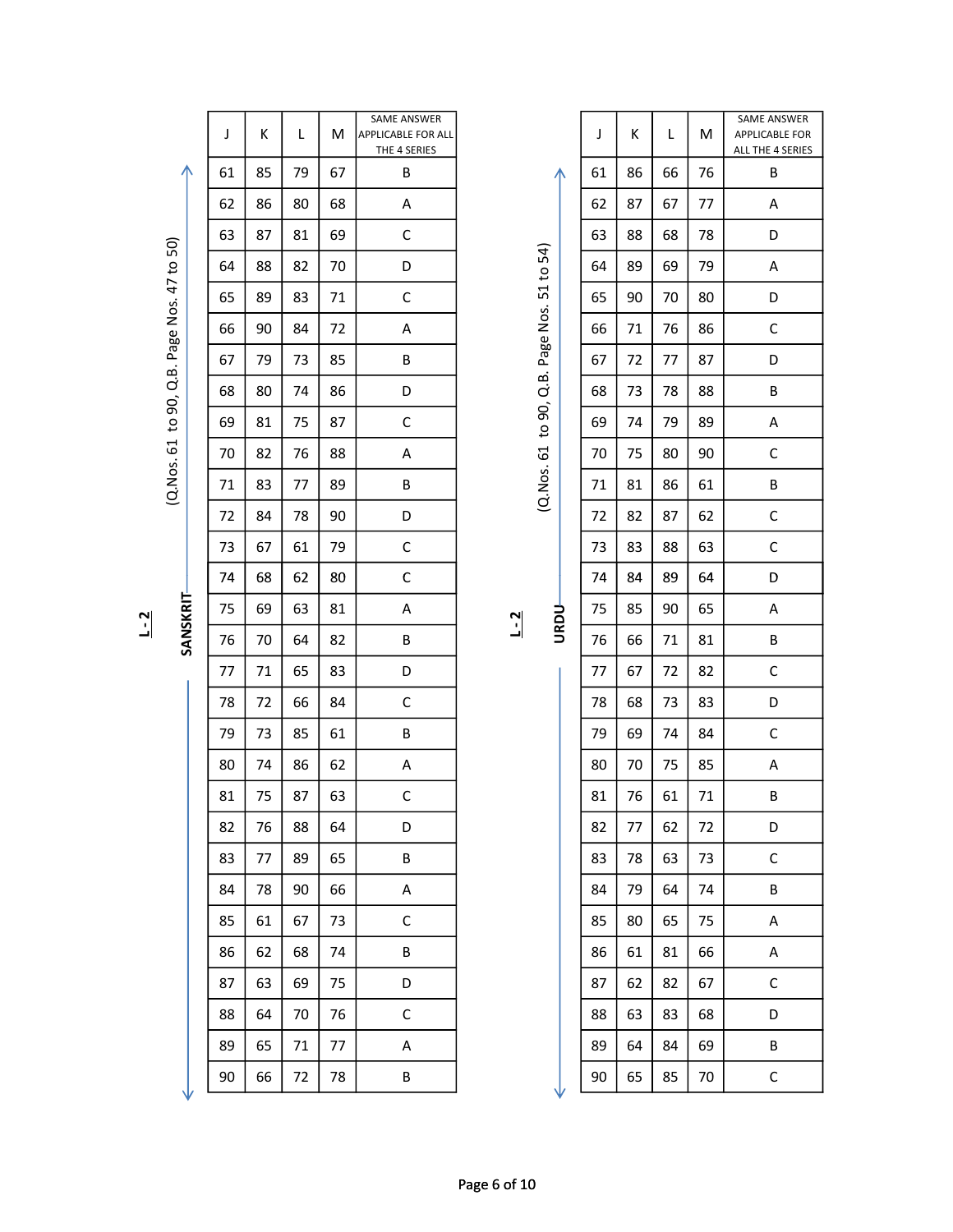$J$  K  $L$  M SAME ANSWER APPLICABLE FOR ALL THE 4 SERIES <sup>74</sup> <sup>69</sup> <sup>84</sup> <sup>89</sup> <sup>A</sup> <sup>74</sup> <sup>89</sup> <sup>64</sup> <sup>84</sup> <sup>D</sup> (Q.Nos. 61 to 90, Q.B. Page Nos. 55 to 58) (Q.Nos. 61 to 90, Q.B. Page Nos. 59 to 62) 90 80 70 65 A 90 85 70 65 A SINDHI PUNJABI L - 2 L - 2

|    |    |    |    | THE 4 SERIES |                |                     |    |    |    |    | ALL THE 4 SERIES |
|----|----|----|----|--------------|----------------|---------------------|----|----|----|----|------------------|
| 61 | 71 | 86 | 76 | A            |                |                     | 61 | 66 | 76 | 86 | A                |
| 62 | 72 | 87 | 77 | B            |                |                     | 62 | 67 | 77 | 87 | D                |
| 63 | 73 | 88 | 78 | D            |                |                     | 63 | 68 | 78 | 88 | B                |
| 64 | 74 | 89 | 79 | $\mathsf C$  |                | Page Nos. 59 to 62) | 64 | 69 | 79 | 89 | C                |
| 65 | 75 | 90 | 80 | A            |                |                     | 65 | 70 | 80 | 90 | Α                |
| 66 | 86 | 71 | 81 | A            |                |                     | 66 | 76 | 86 | 71 | D                |
| 67 | 87 | 72 | 82 | D            |                |                     | 67 | 77 | 87 | 72 | A                |
| 68 | 88 | 73 | 83 | $\mathsf C$  |                | to 90, Q.B.         | 68 | 78 | 88 | 73 | D                |
| 69 | 89 | 74 | 84 | A            |                |                     | 69 | 79 | 89 | 74 | C                |
| 70 | 90 | 75 | 85 | A            |                |                     | 70 | 80 | 90 | 75 | B                |
| 71 | 66 | 81 | 86 | A            |                | (Q.Nos. 61          | 71 | 86 | 61 | 81 | D                |
| 72 | 67 | 82 | 87 | D            |                |                     | 72 | 87 | 62 | 82 | C                |
| 73 | 68 | 83 | 88 | B            |                |                     | 73 | 88 | 63 | 83 | $\mathsf C$      |
| 74 | 69 | 84 | 89 | A            |                |                     | 74 | 89 | 64 | 84 | D                |
| 75 | 70 | 85 | 90 | С            | $\overline{1}$ | PUNJABI             | 75 | 90 | 65 | 85 | B                |
| 76 | 81 | 61 | 71 | B            |                |                     | 76 | 71 | 81 | 66 | $\mathsf C$      |
| 77 | 82 | 62 | 72 | B            |                |                     | 77 | 72 | 82 | 67 | D                |
| 78 | 83 | 63 | 73 | D            |                |                     | 78 | 73 | 83 | 68 | C                |
| 79 | 84 | 64 | 74 | $\mathsf C$  |                |                     | 79 | 74 | 84 | 69 | B                |
| 80 | 85 | 65 | 75 | B            |                |                     | 80 | 75 | 85 | 70 | Α                |
| 81 | 61 | 76 | 66 | A            |                |                     | 81 | 61 | 71 | 76 | B                |
| 82 | 62 | 77 | 67 | $\sf B$      |                |                     | 82 | 62 | 72 | 77 | A                |
| 83 | 63 | 78 | 68 | C            |                |                     | 83 | 63 | 73 | 78 | Α                |
| 84 | 64 | 79 | 69 | Α            |                |                     | 84 | 64 | 74 | 79 | В                |
| 85 | 65 | 80 | 70 | Α            |                |                     | 85 | 65 | 75 | 80 | D                |
| 86 | 76 | 66 | 61 | B            |                |                     | 86 | 81 | 66 | 61 | C                |
| 87 | 77 | 67 | 62 | В            |                |                     | 87 | 82 | 67 | 62 | D                |
| 88 | 78 | 68 | 63 | Α            |                |                     | 88 | 83 | 68 | 63 | Α                |
| 89 | 79 | 69 | 64 | B            |                |                     | 89 | 84 | 69 | 64 | В                |
| 90 | 80 | 70 | 65 | A            |                |                     | 90 | 85 | 70 | 65 | Α                |
|    |    |    |    |              |                |                     |    |    |    |    |                  |
|    |    |    |    |              |                |                     |    |    |    |    |                  |

J K L M

SAME ANSWER APPLICABLE FOR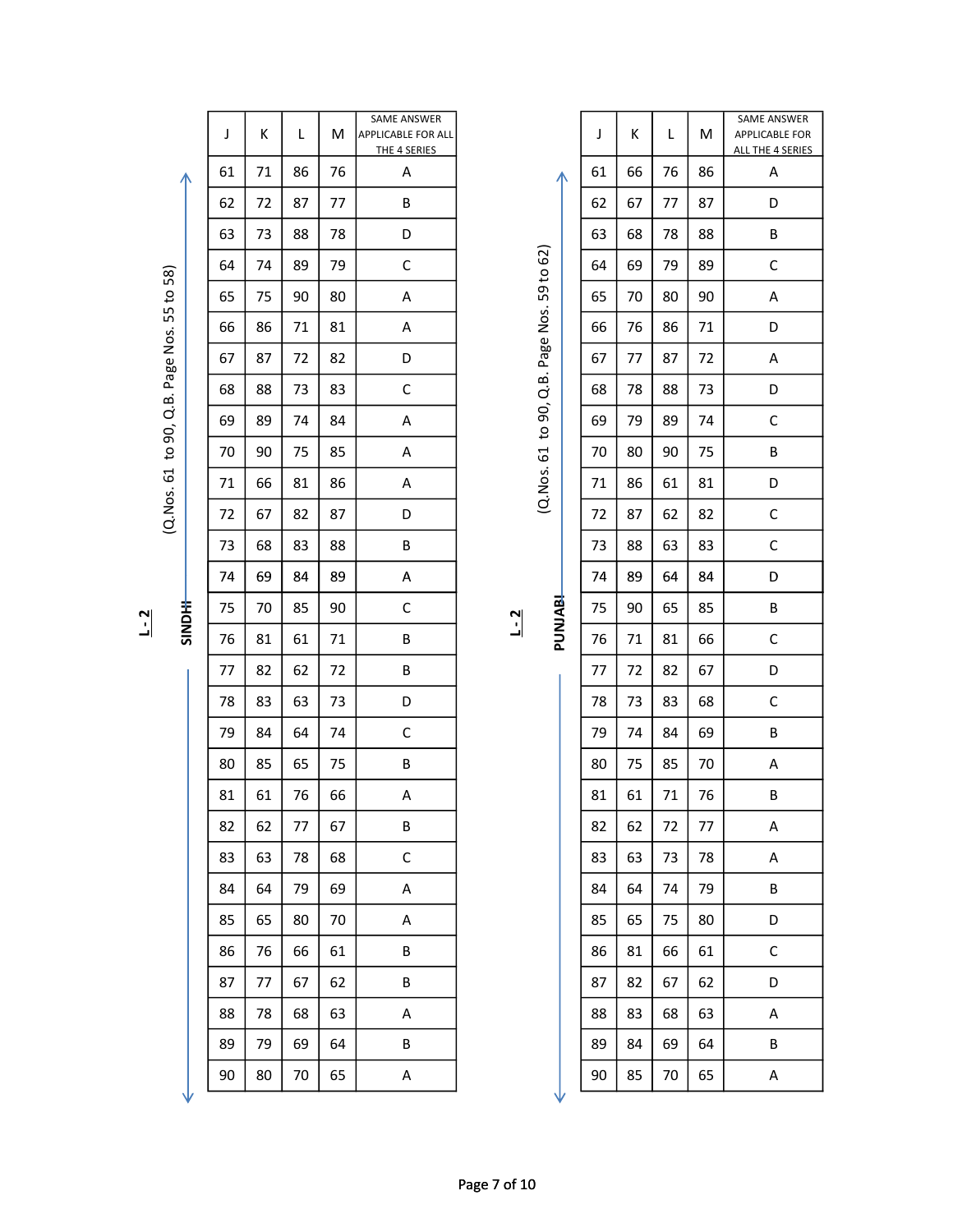|                            | J  | Κ  | L  | M  | SAME ANSWER<br>APPLICABLE FOR ALL<br>THE 4 SERIES |                  |                       |                          | J   | Κ               | L   | M   | SAME ANSWER<br>APPLICABLE FOR<br>ALL THE 4 SERIES |
|----------------------------|----|----|----|----|---------------------------------------------------|------------------|-----------------------|--------------------------|-----|-----------------|-----|-----|---------------------------------------------------|
|                            | 61 | 79 | 87 | 71 | Α                                                 |                  |                       |                          | 91  | 146             | 136 | 116 | $\mathsf C$                                       |
|                            | 62 | 80 | 88 | 72 | $\mathsf C$                                       |                  |                       |                          | 92  | 147             | 137 | 117 | B                                                 |
|                            | 63 | 81 | 89 | 73 | $\mathsf C$                                       |                  | 67 to 81)             |                          | 93  | 148             | 138 | 118 | А                                                 |
|                            | 64 | 82 | 90 | 74 | D                                                 |                  |                       |                          | 94  | 149             | 139 | 119 | В                                                 |
| Q.B. Page Nos. 63 to 66)   | 65 | 76 | 84 | 88 | Α                                                 |                  | Page Nos.             |                          | 95  | 150             | 140 | 120 | D                                                 |
|                            | 66 | 77 | 85 | 89 | D                                                 |                  |                       |                          | 96  | 141             | 126 | 106 | А                                                 |
|                            | 67 | 78 | 86 | 90 | C                                                 |                  | Q.B.                  |                          | 97  | 142             | 127 | 107 | B                                                 |
|                            | 68 | 83 | 76 | 80 | D                                                 |                  | to 150,               |                          | 98  | 143             | 128 | 108 | С                                                 |
|                            | 69 | 84 | 77 | 81 | D                                                 |                  |                       |                          | 99  | 144             | 129 | 109 | D                                                 |
| (Q. Nos. 61 to 90,         | 70 | 85 | 78 | 82 | C                                                 |                  | (Q.Nos. 91            |                          | 100 | 145             | 130 | 110 | С                                                 |
|                            | 71 | 86 | 79 | 83 | А                                                 |                  |                       |                          | 101 | 136             | 91  | 131 | B                                                 |
|                            | 72 | 87 | 80 | 84 | D                                                 |                  |                       |                          | 102 | 137             | 92  | 132 | А                                                 |
|                            | 73 | 88 | 81 | 85 | B                                                 |                  |                       |                          | 103 | 138             | 93  | 133 | $\mathsf C$                                       |
|                            | 74 | 89 | 82 | 86 | В                                                 |                  | MATHEMATICS & SCIENCE |                          | 104 | 139             | 94  | 134 | A                                                 |
| <b>GUJARATH</b><br>$L - 2$ | 75 | 90 | 83 | 87 | C                                                 | SECTION - IV (a) |                       |                          | 105 | 140             | 95  | 135 | В                                                 |
|                            | 76 | 66 | 71 | 61 | Α                                                 |                  |                       |                          | 106 | 101             | 131 | 111 | D                                                 |
|                            | 77 | 67 | 72 | 62 | Α                                                 |                  |                       |                          | 107 | 102             | 132 | 112 | С                                                 |
|                            | 78 | 68 | 73 | 63 | D                                                 |                  |                       |                          | 108 | 103             | 133 | 113 | А                                                 |
|                            | 79 | 69 | 74 | 64 | B                                                 |                  |                       | $\overline{\phantom{a}}$ | 109 | 104             | 134 | 114 | B                                                 |
|                            | 80 | 70 | 75 | 65 | B                                                 |                  |                       |                          |     | 110   105   135 |     | 115 | $\mathsf C$                                       |
|                            | 81 | 61 | 66 | 75 | B                                                 |                  |                       |                          | 111 | $126$ 121       |     | 101 | $\mathsf{C}$                                      |
|                            | 82 | 62 | 67 | 76 | A                                                 |                  |                       |                          | 112 | 127             | 122 | 102 | D                                                 |
|                            | 83 | 63 | 68 | 77 | A                                                 |                  |                       |                          | 113 | 128             | 123 | 103 | B                                                 |
|                            | 84 | 64 | 69 | 78 | D                                                 |                  |                       |                          | 114 | 129             | 124 | 104 | $\mathsf{C}$                                      |
|                            | 85 | 65 | 70 | 79 | $\mathsf{C}$                                      |                  |                       |                          | 115 | 130             | 125 | 105 | B                                                 |
|                            | 86 | 71 | 61 | 66 | B                                                 |                  |                       |                          | 116 | 121             | 96  | 146 | $\mathsf C$                                       |
|                            | 87 | 72 | 62 | 67 | $\mathsf{C}$                                      |                  |                       |                          | 117 | 122             | 97  | 147 | B                                                 |
|                            | 88 | 73 | 63 | 68 | A                                                 |                  |                       |                          | 118 | 123             | 98  | 148 | B                                                 |
|                            | 89 | 74 | 64 | 69 | D                                                 |                  |                       |                          | 119 | 124             | 99  | 149 | A                                                 |
|                            | 90 | 75 | 65 | 70 | D                                                 |                  |                       |                          |     | 120   125       | 100 | 150 | D                                                 |

| J   | Κ   | Г   | M   | <b>SAME ANSWER</b><br><b>APPLICABLE FOR</b><br>ALL THE 4 SERIES |
|-----|-----|-----|-----|-----------------------------------------------------------------|
| 91  | 146 | 136 | 116 | C                                                               |
| 92  | 147 | 137 | 117 | B                                                               |
| 93  | 148 | 138 | 118 | A                                                               |
| 94  | 149 | 139 | 119 | В                                                               |
| 95  | 150 | 140 | 120 | D                                                               |
| 96  | 141 | 126 | 106 | Α                                                               |
| 97  | 142 | 127 | 107 | В                                                               |
| 98  | 143 | 128 | 108 | C                                                               |
| 99  | 144 | 129 | 109 | D                                                               |
| 100 | 145 | 130 | 110 | C                                                               |
| 101 | 136 | 91  | 131 | B                                                               |
| 102 | 137 | 92  | 132 | A                                                               |
| 103 | 138 | 93  | 133 | C                                                               |
| 104 | 139 | 94  | 134 | A                                                               |
| 105 | 140 | 95  | 135 | B                                                               |
| 106 | 101 | 131 | 111 | D                                                               |
| 107 | 102 | 132 | 112 | C                                                               |
| 108 | 103 | 133 | 113 | Α                                                               |
| 109 | 104 | 134 | 114 | B                                                               |
| 110 | 105 | 135 | 115 | С                                                               |
| 111 | 126 | 121 | 101 | C                                                               |
| 112 | 127 | 122 | 102 | D                                                               |
| 113 | 128 | 123 | 103 | В                                                               |
| 114 | 129 | 124 | 104 | С                                                               |
| 115 | 130 | 125 | 105 | В                                                               |
| 116 | 121 | 96  | 146 | C                                                               |
| 117 | 122 | 97  | 147 | В                                                               |
| 118 | 123 | 98  | 148 | В                                                               |
| 119 | 124 | 99  | 149 | Α                                                               |
| 120 | 125 | 100 | 150 | D                                                               |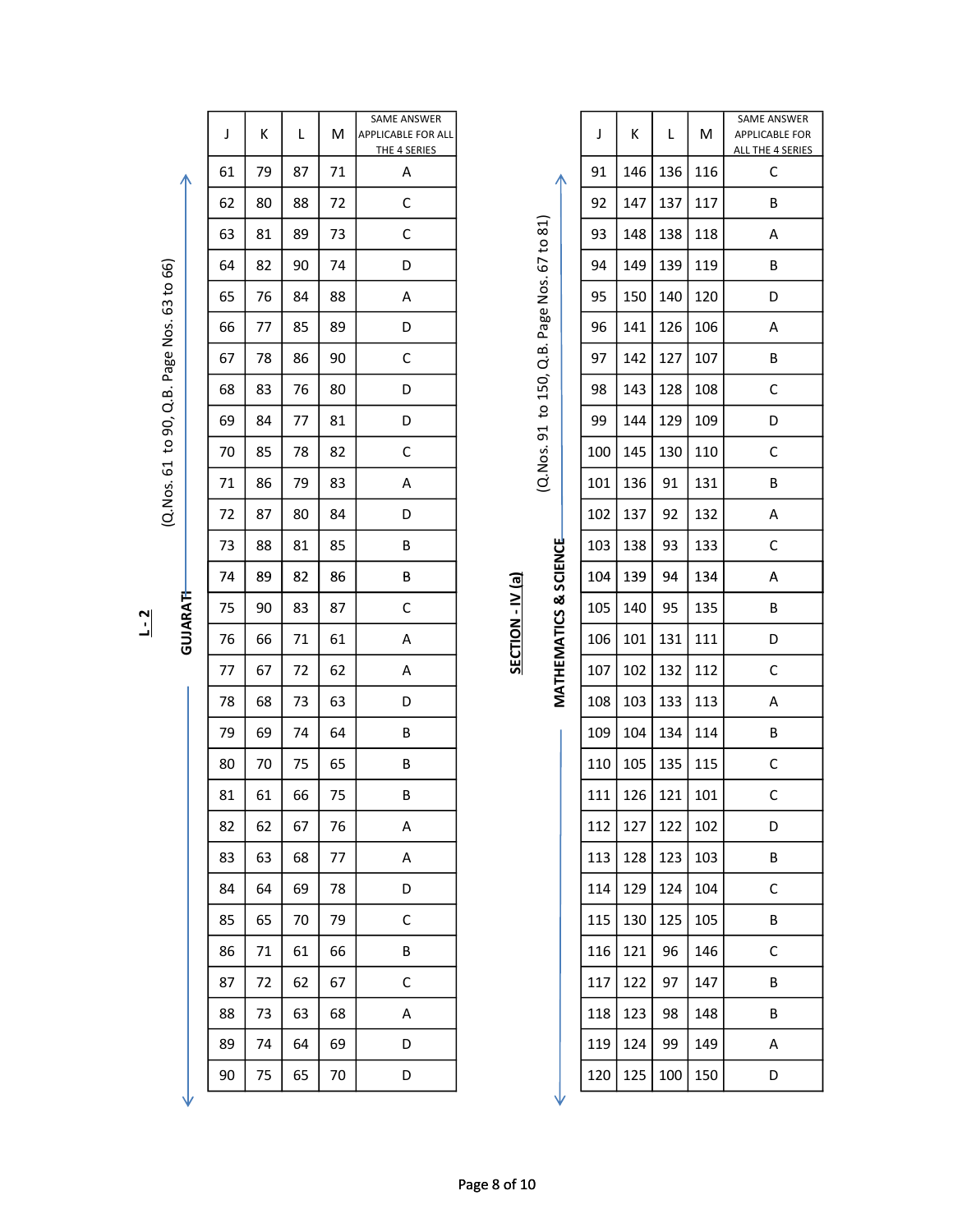| J   | Κ   | L   | M   | SAME ANSWER<br><b>APPLICABLE FOR ALL</b><br>THE 4 SERIES |                     |                | J   | K   | L   | M   | <b>SAME ANSWEI</b><br>APPLICABLE FO<br><b>ALL THE 4 SERIE</b> |
|-----|-----|-----|-----|----------------------------------------------------------|---------------------|----------------|-----|-----|-----|-----|---------------------------------------------------------------|
| 121 | 116 | 141 | 96  | Α                                                        |                     |                | 91  | 116 | 146 | 136 | C                                                             |
| 122 | 117 | 142 | 97  | $\mathsf C$                                              |                     |                | 92  | 117 | 147 | 137 | A                                                             |
| 123 | 118 | 143 | 98  | C                                                        |                     |                | 93  | 118 | 148 | 138 | B                                                             |
| 124 | 119 | 144 | 99  | Α                                                        |                     |                | 94  | 119 | 149 | 139 | С                                                             |
| 125 | 120 | 145 | 100 | B                                                        | Page Nos. 82 to 94) |                | 95  | 120 | 150 | 140 | A                                                             |
| 126 | 111 | 116 | 121 | $\mathsf C$                                              |                     |                | 96  | 106 | 141 | 126 | Α                                                             |
| 127 | 112 | 117 | 122 | D                                                        | d.<br>B.            |                | 97  | 107 | 142 | 127 | D                                                             |
| 128 | 113 | 118 | 123 | B                                                        |                     |                | 98  | 108 | 143 | 128 | $\mathsf C$                                                   |
| 129 | 114 | 119 | 124 | Α                                                        | (Q.Nos. 91 to 150,  |                | 99  | 109 | 144 | 129 | Α                                                             |
| 130 | 115 | 120 | 125 | D                                                        |                     |                | 100 | 110 | 145 | 130 | $\mathsf C$                                                   |
| 131 | 106 | 101 | 141 | $\mathsf C$                                              |                     |                | 101 | 131 | 136 | 91  | B                                                             |
| 132 | 107 | 102 | 142 | Α                                                        |                     |                | 102 | 132 | 137 | 92  | B                                                             |
| 133 | 108 | 103 | 143 | B                                                        |                     |                | 103 | 133 | 138 | 93  | $\mathsf C$                                                   |
| 134 | 109 | 104 | 144 | В                                                        |                     |                | 104 | 134 | 139 | 94  | D                                                             |
| 135 | 110 | 105 | 145 | D                                                        | SECTION - IV (b)    | SOCIAL STUDIES | 105 | 135 | 140 | 95  | A                                                             |
| 136 | 131 | 146 | 91  | C                                                        |                     |                | 106 | 111 | 101 | 131 | A                                                             |
| 137 | 132 | 147 | 92  | B                                                        |                     |                | 107 | 112 | 102 | 132 | D                                                             |
| 138 | 133 | 148 | 93  | D                                                        |                     |                | 108 | 113 | 103 | 133 | B                                                             |
| 139 | 134 | 149 | 94  | $\mathsf C$                                              |                     |                | 109 | 114 | 104 | 134 | D                                                             |
| 140 | 135 | 150 | 95  | А                                                        |                     |                | 110 | 115 | 105 | 135 | A                                                             |
| 141 | 96  | 111 | 126 | С                                                        |                     |                | 111 | 101 | 126 | 121 | $\mathsf C$                                                   |
| 142 | 97  | 112 | 127 | D                                                        |                     |                | 112 | 102 | 127 | 122 | Α                                                             |
| 143 | 98  | 113 | 128 | D                                                        |                     |                | 113 | 103 | 128 | 123 | B                                                             |
| 144 | 99  | 114 | 129 | B                                                        |                     |                | 114 | 104 | 129 | 124 | D                                                             |
| 145 | 100 | 115 | 130 | A                                                        |                     |                | 115 | 105 | 130 | 125 | $\mathsf C$                                                   |
| 146 | 91  | 106 | 136 | D                                                        |                     |                | 116 | 146 | 121 | 96  | D                                                             |
| 147 | 92  | 107 | 137 | B                                                        |                     |                | 117 | 147 | 122 | 97  | D                                                             |
| 148 | 93  | 108 | 138 | $\mathsf C$                                              |                     |                | 118 | 148 | 123 | 98  | $\mathsf C$                                                   |
| 149 | 94  | 109 | 139 | $\mathsf C$                                              |                     |                | 119 | 149 | 124 | 99  | A                                                             |
| 150 | 95  | 110 | 140 | Β                                                        |                     |                | 120 | 150 | 125 | 100 | B                                                             |
|     |     |     |     |                                                          |                     |                |     |     |     |     |                                                               |

Λ

| ı |  |
|---|--|
|   |  |
|   |  |

|  | - |
|--|---|
|  |   |
|  |   |
|  |   |
|  |   |
|  |   |
|  |   |
|  |   |

| )<br>   |  |
|---------|--|
| ַכ<br>: |  |
| 5       |  |
|         |  |
| ٦       |  |
| ٦       |  |
|         |  |
|         |  |
|         |  |
|         |  |
|         |  |

| ı    |  |
|------|--|
|      |  |
| こここし |  |

| J   | К               | L           | M           | SAME ANSWER<br><b>APPLICABLE FOR ALL</b><br>THE 4 SERIES |                |                    | J   | К           | L                     | М   | SAME ANSWER<br>APPLICABLE FOR<br>ALL THE 4 SERIES |
|-----|-----------------|-------------|-------------|----------------------------------------------------------|----------------|--------------------|-----|-------------|-----------------------|-----|---------------------------------------------------|
| 121 | 116             | 141         | 96          | A                                                        |                |                    | 91  | 116         | 146                   | 136 | C                                                 |
| 122 | 117             | 142         | 97          | C                                                        |                | ∧                  | 92  | 117         | 147                   | 137 | A                                                 |
| 123 | 118             | 143         | 98          | С                                                        |                | 94)                | 93  | 118         | 148                   | 138 | В                                                 |
| 124 | 119             | 144         | 99          | A                                                        |                | $\mathsf{S}$<br>82 | 94  | 119         | 149                   | 139 | C                                                 |
| 125 | 120             | 145         | 100         | B                                                        |                | Nos.               | 95  | 120         | 150                   | 140 | A                                                 |
| 126 | 111             | 116         | 121         | C                                                        |                | Page               | 96  | 106         | 141                   | 126 | A                                                 |
| 127 | 112             | 117         | 122         | D                                                        |                | മ<br>Ċ             | 97  | 107         | 142                   | 127 | D                                                 |
| 128 | 113             | 118         | 123         | B                                                        |                | 150,               | 98  | 108         | 143                   | 128 | C                                                 |
| 129 | 114             | 119         | 124         | A                                                        |                | $\mathsf{c}$       | 99  | 109         | 144                   | 129 | A                                                 |
| 130 | 115             | 120         | 125         | D                                                        |                | 51                 | 100 | 110         | 145                   | 130 | C                                                 |
| 131 | 106             | 101         | 141         | C                                                        |                | (Q.Nos.            | 101 | 131         | 136                   | 91  | В                                                 |
| 132 | 107             | 102         | 142         | A                                                        |                |                    | 102 | 132         | 137                   | 92  | В                                                 |
| 133 | 108             | 103         | 143         | B                                                        | $\mathbf{\Xi}$ |                    | 103 | 133         | 138                   | 93  | C                                                 |
| 134 | 109             | 104         | 144         | В                                                        |                |                    | 104 | 134         | 139                   | 94  | D                                                 |
| 135 | 110             | 105         | 145         | D                                                        | $\geq$         | SOCIAL STUDIES     | 105 | 135         | 140                   | 95  | A                                                 |
| 136 | 131             | 146         | 91          | C                                                        | SECTION        |                    | 106 | 111         | 101                   | 131 | A                                                 |
| 137 | 132             | 147         | 92          | В                                                        |                |                    | 107 | 112         | 102                   | 132 | D                                                 |
| 138 | 133             | 148         | 93          | D                                                        |                |                    | 108 | 113         | 103                   | 133 | В                                                 |
| 139 | 134             | 149         | 94          | C                                                        |                |                    | 109 | 114         | 104                   | 134 | D                                                 |
|     | 140   135   150 |             | 95          | Α                                                        |                |                    |     |             | 110 115 105 135       |     | A                                                 |
| 141 | 96              | 111         | 126         | C                                                        |                |                    |     |             | 111   101   126   121 |     | $\mathsf{C}$                                      |
| 142 | 97              |             | $112$   127 | D                                                        |                |                    |     |             | 112 102 127 122       |     | A                                                 |
| 143 | 98              | 113   128   |             | D                                                        |                |                    |     |             | 113   103   128   123 |     | B                                                 |
| 144 | 99              | 114         | 129         | B                                                        |                |                    |     | 114   104   | 129                   | 124 | D                                                 |
| 145 | 100             | 115         | 130         | A                                                        |                |                    |     |             | 115   105   130       | 125 | C                                                 |
| 146 | 91              | $106$   136 |             | D                                                        |                |                    |     |             | $116$   146   121     | 96  | D                                                 |
| 147 | 92              | 107         | 137         | B                                                        |                |                    |     | $117$   147 | 122                   | 97  | D                                                 |
| 148 | 93              | 108         | 138         | $\mathsf{C}$                                             |                |                    |     |             | 118   148   123       | 98  | C                                                 |
| 149 | 94              | $109$   139 |             | C                                                        |                |                    |     |             | 119   149   124       | 99  | A                                                 |
| 150 | 95              | 110         | 140         | В                                                        |                |                    |     |             | 120   150   125       | 100 | B                                                 |

Page 9 of 10